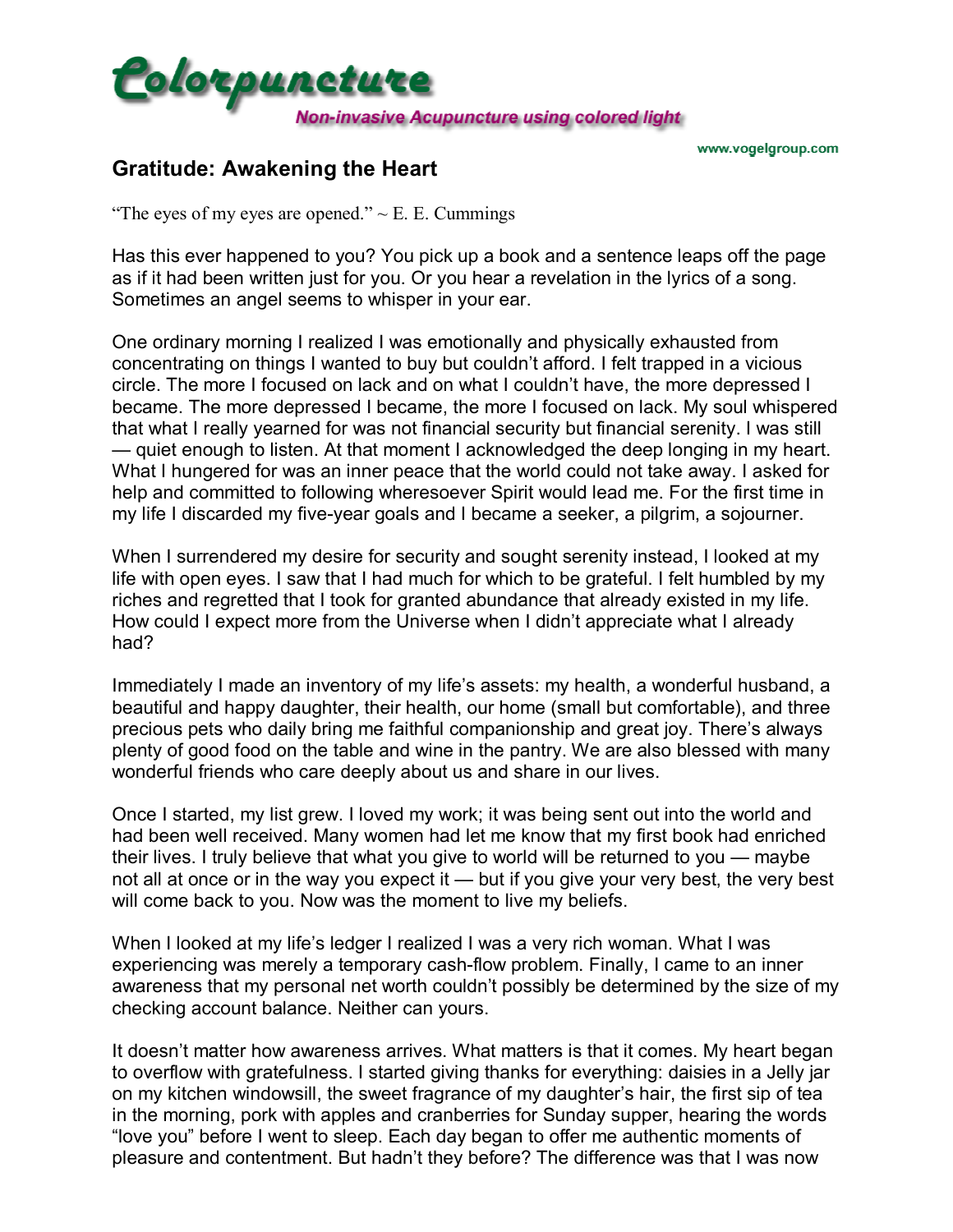noticing and appreciating each day's gifts. The power gratefulness caught me by surprise.

All I ask you to do today is to open 'the eyes of your eyes" and give your life another glance. Are your basic needs met? Do you have a home? Food on the table? Clothes to wear? Is there a regular paycheck coming in? Do you have dreams? Do you have your health? Can you walk, talk, see the beauty that surrounds you, listen to music that stirs your soul or makes your feet want to boogie? Do you have family and friends whom you love, and who love you?

Then pause for a moment and give thanks. Let your heart awaken to the transforming power of gratefulness. Be open to exchanging your need for emotional and financial security for serenity. "No trumpets sound when the important decisions of our life are made," Agnes de Mille reminds us. "Destiny is made known silently."

## **The Gratitude Journal**

ìGratitude unlocks the fullness of life. It turns what we have into enough, and more. It turns denial into acceptance, chaos to order, confusion to clarity. It can turn a meal into a feast, a house into a home, a stranger into a friend. Gratitude makes sense of our past, brings peace for today, and creates a vision for tomorrow."  $\sim$  Melody Beattie

There are several tools that Iím going to suggest you use as you begin you inner exploration. While all of them will help you become happier and more content and will nurture your creativity, this first tool could change the quality of your life beyond belief: it's what I call a daily gratitude journal. I have a beautiful blank book and each night before I go to bed, I write down five things that I can be grateful about that day. Some days my list will be filled with amazing things, most days, just simple joys. "Mikey got lost in a fierce storm but I found him shivering, wet but unharmed. I listened to Puccini while cleaning and remembered how much I love opera."

Other days - rough ones - I might think that I donít have five things to be grateful for, so I'll write down my basics: my health, my husband and daughter, their health, my animals, my home, my friends, and the comfortable bed that Iím about to get into, as well as the fact that the day's over. That's okay. Real life isn't always going to be perfect or go our way, but the recurring acknowledgment of what *is working* in our lives can help us not only survive but surmount our difficulties.

The gratitude journal has to be the first step on the Simple Abundance path or it just won't work for you. Simplicity, order, harmony, beauty, and joy  $-$  all the other principles that can transform your life will not blossom and flourish without gratitude. If you want to travel this journey with me, the g*ratitude journal is not an option.* 

Why? Because you simply will not be the same person two months from now after consciously giving thanks each day for the abundance that exists in your life, And you will have set in motion an ancient spiritual law: the more you have and are grateful for, the more will be given you.

I have told you that the Simple Abundance path is a transformative process. We're going to work on one principle for two months at a time, trying to weave that principle